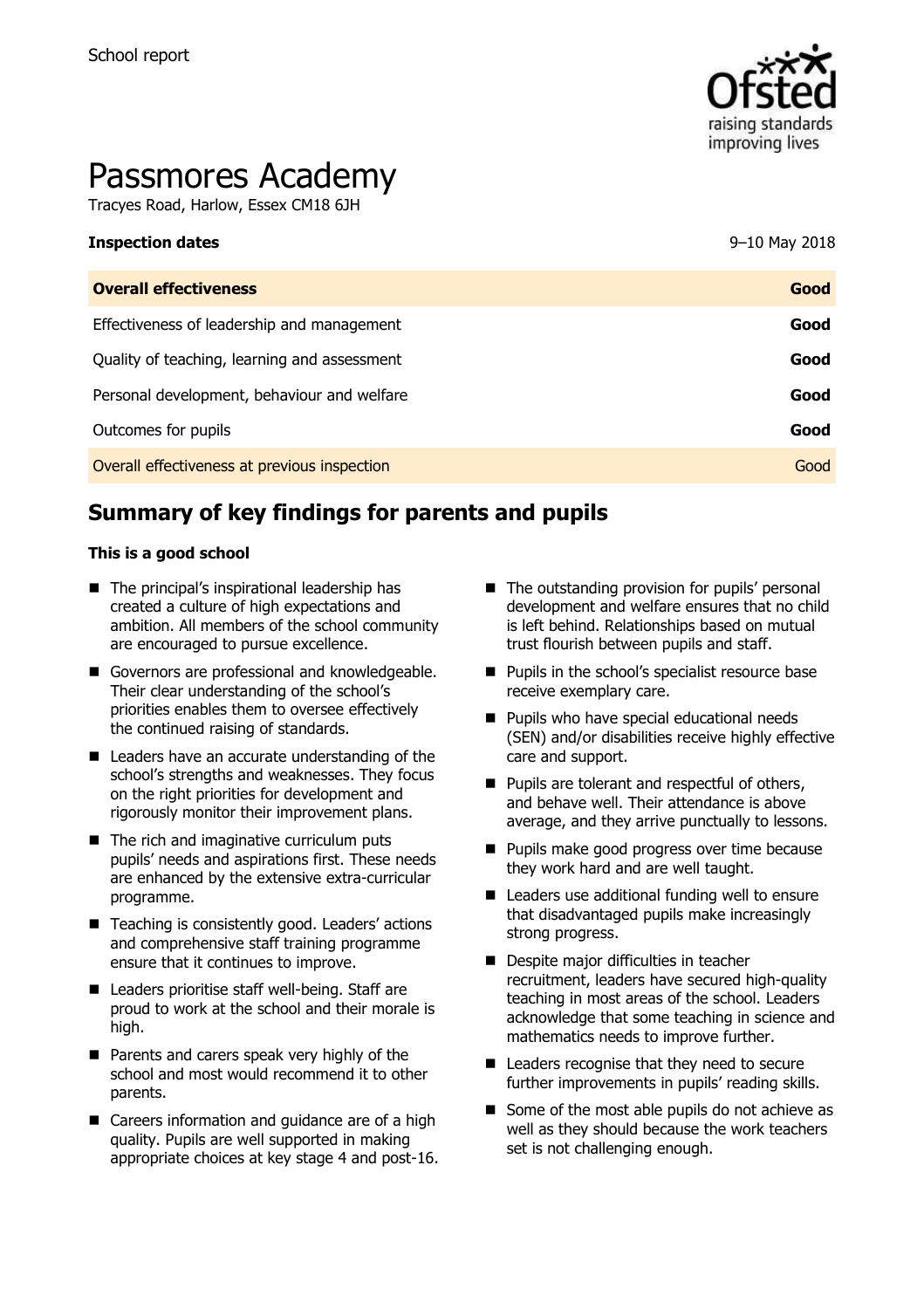

# **Full report**

### **What does the school need to do to improve further?**

- **Further improve the quality of teaching and learning so that outcomes, particularly in** mathematics and science, continue to improve for all pupils.
- **Ensure that teachers plan lessons that stretch and challenge the most able pupils, so** that they consistently make the progress of which they are capable.
- Consolidate plans to develop pupils' literacy skills so that pupils become more confident and fluent readers.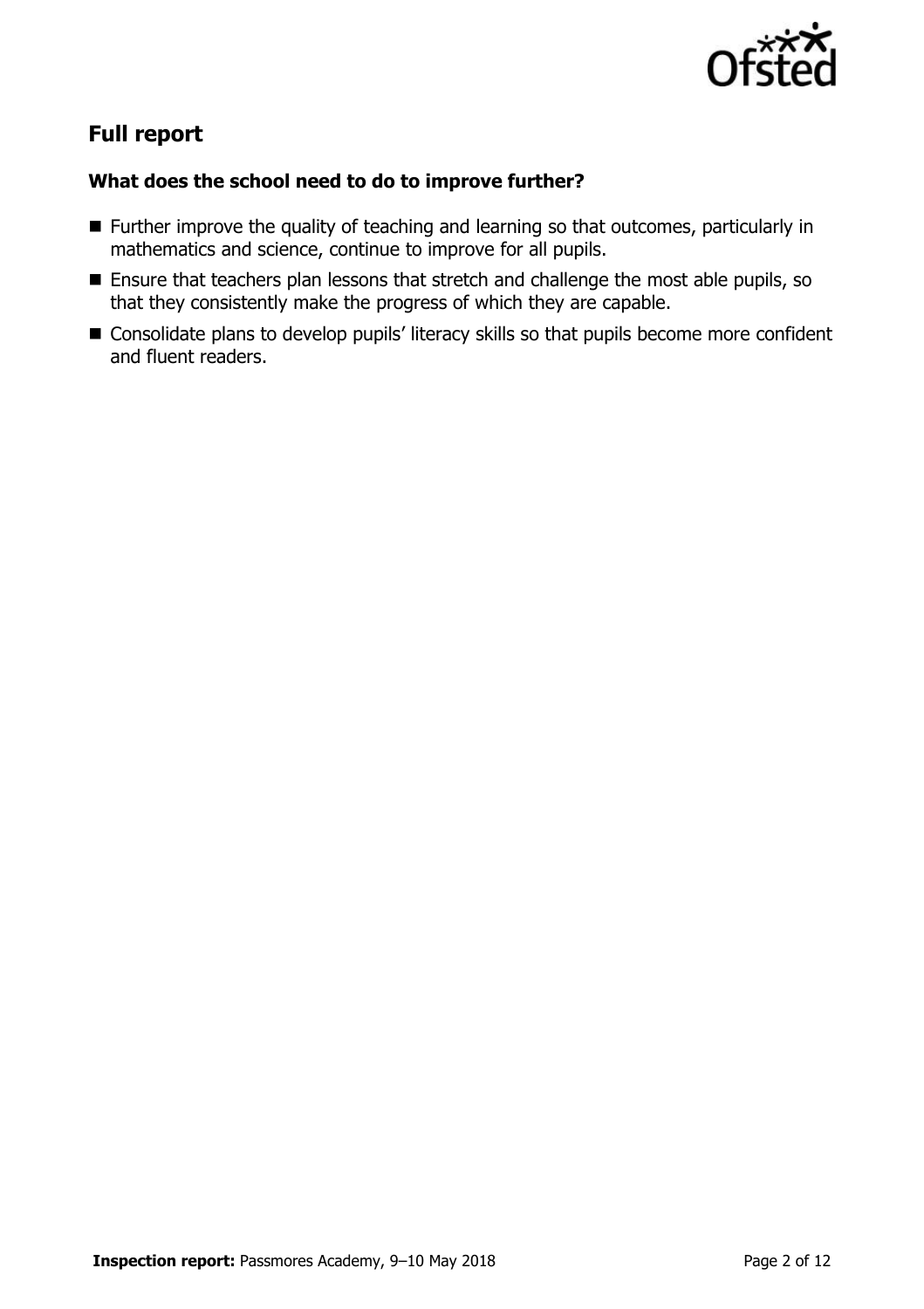

# **Inspection judgements**

#### **Effectiveness of leadership and management Good**

- The principal relentlessly pursues the goal of making Passmores the 'best that it can be' and making the school 'a servant to its community'. He ensures that staff focus on raising aspirations within an environment that nurtures and supports pupils' needs exceedingly well.
- His ambition is embraced by staff and parents. All staff who responded to Ofsted's survey for this inspection agree that they are proud to be a member of staff and enjoy working at the school. One middle leader said, 'I feel I make a difference every day.' High levels of parental confidence are typified by the comment from one parent who said, 'Passmores is providing an invaluable service to the most vulnerable children in this town.'
- Leaders have an accurate and well-informed view of the school's strengths and weaknesses. They use this information to establish future plans for improvement and regularly check to see what difference their actions are making.
- The innovative training that leaders provide for teachers is a strength. It addresses systematically the areas of teaching and learning that need further improvement, and it is tailored to meet individual teachers' needs. A current priority, for example, is to enable teachers to improve pupils' memory and retention skills.
- The large team of middle leaders collaborates enthusiastically and effectively to improve outcomes for pupils. They rigorously monitor the quality of teaching in their subject areas. They value the support they receive from senior leaders.
- Funding for pupils who have SEN and/or disabilities is used well. Pupils benefit from flexible support, underpinned by care and dignity, and their needs and wishes are given the highest priority. Across the school, pupils who have SEN and/or disabilities are confident, assured learners.
- The specialist resource base is led well, and its work is held in high regard by parents and by the local authority. Pupils' emotional needs are met well and their communication skills have improved considerably as a result of this provision.
- Newly qualified and trainee teachers describe a 'family feel' to the school. They are well supported by school leaders who help them develop their teaching skills through regular mentoring and support.
- Leaders make effective use of additional funding for disadvantaged pupils. Intervention programmes are carefully targeted to meet pupils' individual needs, and leaders review pupils' progress regularly to determine the impact of their actions. As a result, disadvantaged pupils make strong progress from their starting points in English and increasingly in mathematics.
- Leaders use Year 7 catch-up funding well to support pupils who arrive in Year 7 with weak literacy and numeracy skills. These pupils are given additional teaching throughout, and sometimes beyond, Year 7. Most of these pupils make at least as much progress as their peers, particularly in English.
- The curriculum is planned specifically for the diverse needs of pupils in the school with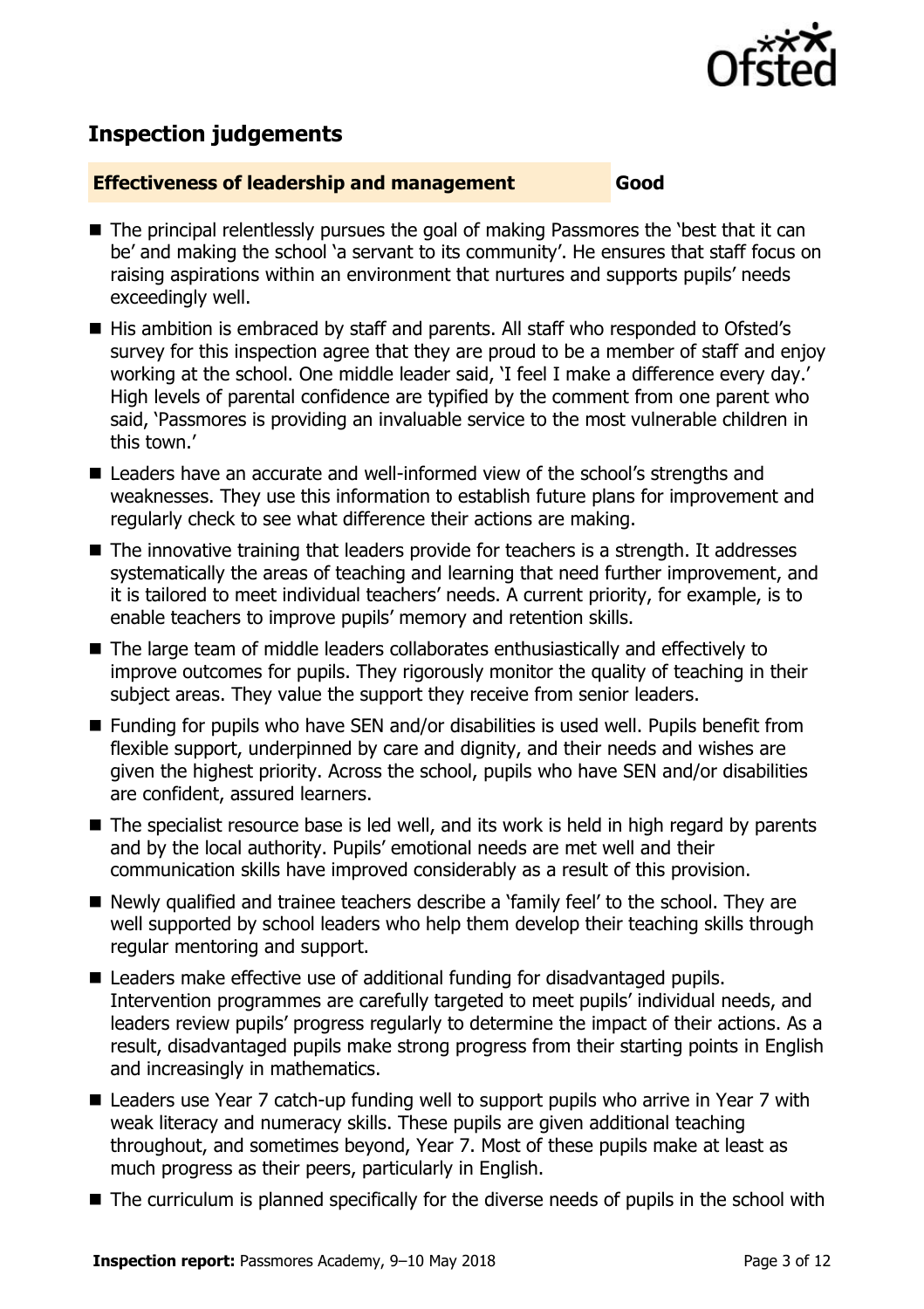

a strong focus on their development as responsible and caring citizens. At key stage 3, the 'Real Project' effectively develops their skills in working with others. All pupils follow at least one EBacc option subject at key stage 4, and finish Year 11 with qualifications appropriate to the next stage of their education or training.

- The school makes a strong contribution to pupils' spiritual, moral, social and cultural development. A rich array of extra-curricular activities takes place before and after school, and during lunch and breaktimes. Participation levels are high in sport, music and drama clubs. The extensive programme of trips helps to enhance pupils' understanding of life in modern Britain.
- **Pupils benefit from strong teaching across a wide range of subjects because leaders** are uncompromising in their commitment to achieving excellence. Leaders have faced a significant challenge in teacher recruitment, particularly in mathematics and science. As a result, pupils have not made enough progress in these subjects. However, recent appointments and well-targeted training have led to an improvement in the consistency of teaching in these subjects.

#### **Governance**

- Trustees and governors ensure that they are well informed about the strengths and weaknesses in the school. They are highly knowledgeable and offer a wealth of experience and expertise, for example in finance and safeguarding.
- Trustees and governors ensure that additional government funding is spent effectively.
- Governors are supportive of leaders. They are effective in carrying out their duties and meet all their statutory responsibilities.
- Trustees plan strategically for the school's future, and ensure that it remains financially viable. Their clear vision for continued improvement embraces all schools in the trust, and is focused on improving pupils' life chances.

#### **Safeguarding**

- The arrangements for safeguarding are effective.
- Safeguarding has a very high profile, and pupils' welfare and safety are paramount. Staff, pupils and parents agree overwhelmingly that there is a strong culture of safeguarding throughout the school that allows pupils to feel safe.
- All safeguarding arrangements are robust and rigorous. Staff are appropriately trained; they register concerns well and these are handled appropriately and promptly. Case files are detailed and record information accurately. Staff work effectively with external agencies, and governors are kept up to date about safeguarding matters.
- Staff make good use of lessons, tutor times and assemblies to teach pupils how to keep themselves safe, including when using social media.
- Governors monitor the school's safeguarding processes to ensure that these are robust. They make sure that all the required checks are carried out to ensure that staff are suitable to work with children.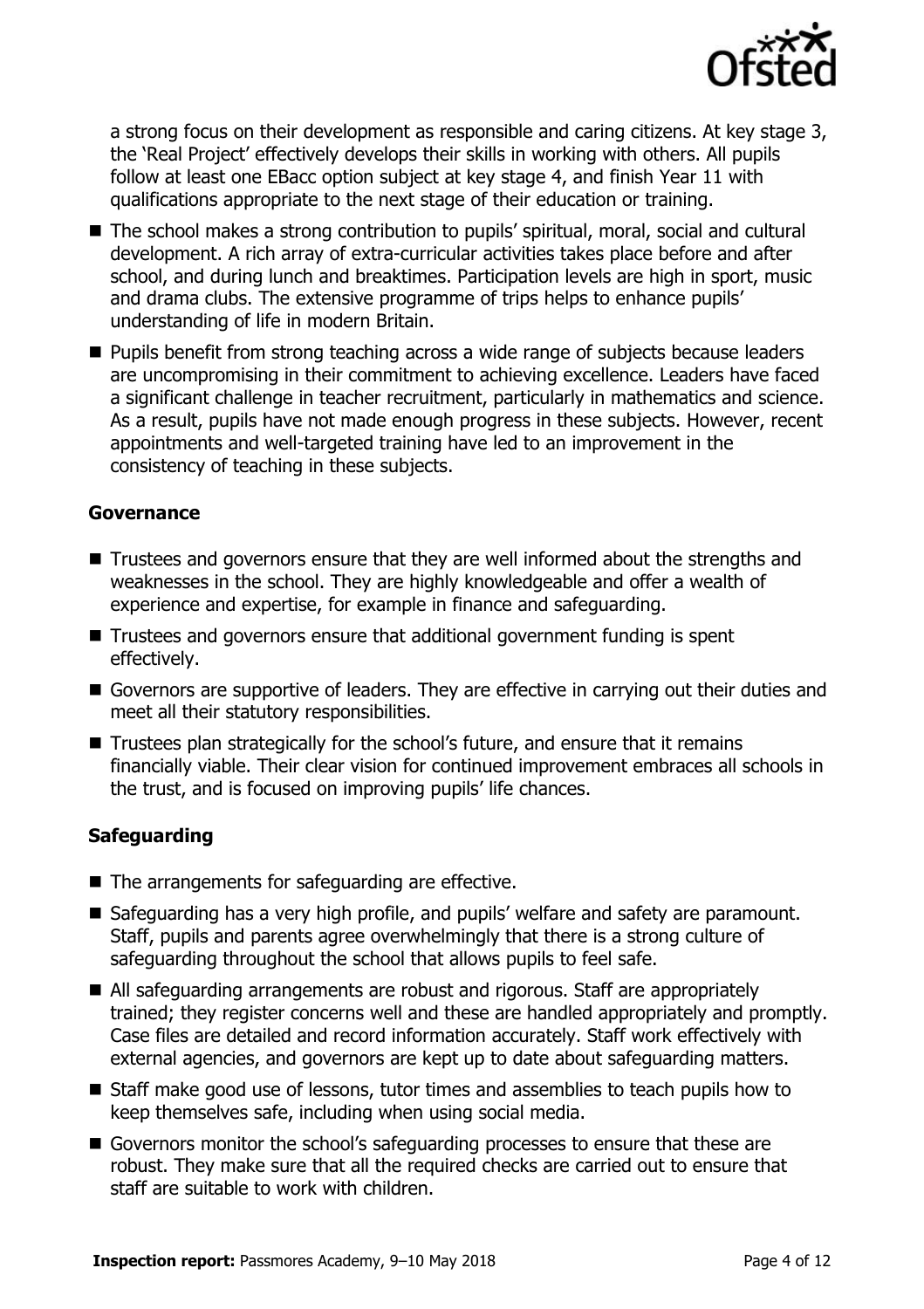

#### **Quality of teaching, learning and assessment Good**

- Across most subjects and in all year groups, effective teaching supports pupils' good progress. Teachers assess accurately how well pupils are achieving and plan stimulating activities to deepen their understanding.
- Teachers underpin their efforts by creating positive working relationships with pupils and by building a shared learning culture. Pupils and teachers collaborate to understand how best to develop pupils' knowledge and skills.
- **Pupils are typically attentive and enthusiastic about their learning, and are confident in** asking and answering questions. They respond well to teachers' verbal and written feedback, which is provided in line with the school policy.
- Teachers have high expectations of their pupils which are reflected in the high standard of the presentation of work in pupils' books. They provide pupils with a wide range of resources to support their learning in class, and trust them to choose the resources that help them learn most efficiently.
- The school has agreed its own framework for effective teaching and learning: the 'Passmores Experience'. Most teachers use this well to create a calm and orderly learning environment. These teachers also use their strong subject knowledge to question and check pupils' understanding. In English, and increasingly in mathematics, science and modern foreign languages, teachers plan focused learning activities. These are pitched appropriately to challenge all pupils, irrespective of their starting points.
- Teachers are well informed about the needs of pupils who have SEN and/or disabilities, and plan appropriate activities to support their learning. Additional adults provide effective support for the pupils that they work with. This contributes to these pupils generally making good progress from their different starting points.
- Staffing and recruitment difficulties mean that some teachers teach subjects other than their specialism. These teachers do not always have the depth of knowledge or skills needed to help pupils make consistently good progress. This has particularly been the case in mathematics and science. Leaders have worked hard to remedy this situation and have ensured that the school will be fully staffed from September.
- Some teachers do not have high enough expectations for the most able pupils. The work they set does not always stretch these pupils, and they fail to make sufficient progress. Leaders have plans in place to resolve this issue but it is too soon to evaluate the impact of their actions.

#### **Personal development, behaviour and welfare Good**

#### **Personal development and welfare**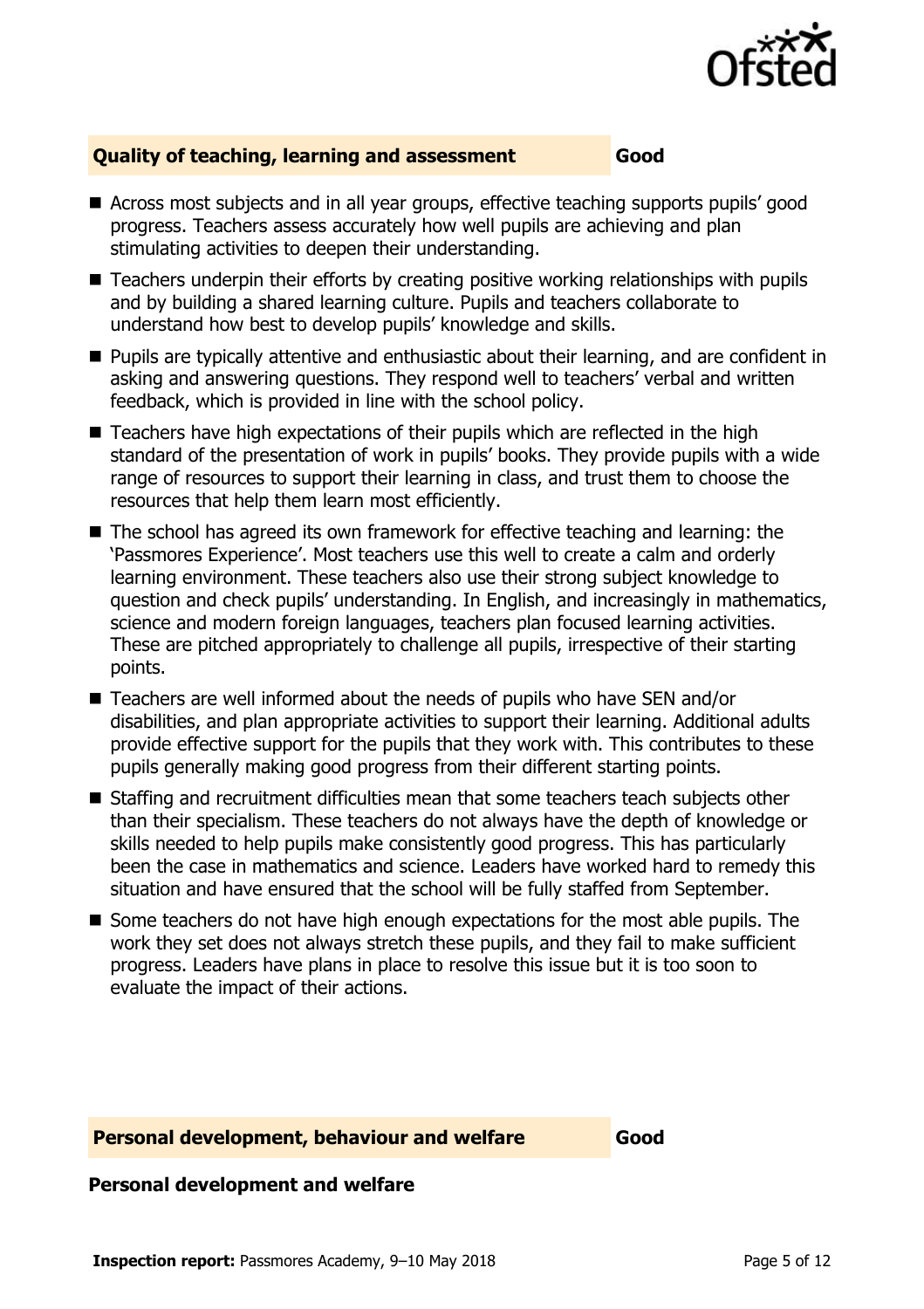

- The school's work to promote pupils' personal development and welfare is outstanding.
- Staff know pupils exceedingly well and an overwhelming majority of parents indicated on Ofsted's online questionnaire, Parent View, that their children are safe, happy and well cared for. Pupils and staff frequently refer to the school in terms of a family. 'At Passmores, they care about each individual pupil' was typical of the many comments parents made to acknowledge the inclusive nature of the school.
- **Pupils do not tolerate bullying. On the few occasions it does take place, pupils are** confident that staff will help them, and resolve the matter quickly and effectively.
- The school has a significant number of vulnerable pupils. Staff work closely with other agencies to ensure that these pupils receive the help that they need. They chase up referrals relentlessly, particularly if they feel that they are not being processed quickly enough. Staff have also implemented comprehensive support systems to ensure that children who are looked after are safe and supported well.
- Leaders ensure that pupils receive clear quidance to support their options at the end of key stage 3. Pupils value the high-quality careers education that enables them to make well-informed decisions about post-16 education and training.
- Many pupils across all year groups willingly take on leadership roles, such as those of digital leader, pastoral leader or as members of the student council. The 'Student Pedagogy Team' works alongside teachers to improve pupils' learning. Pupils are confident to give their opinions and listen respectfully to the ideas of others.
- Staff regularly outline the school's values which are set out clearly in the 'Passmores Passport'. This document rewards pupils for their active participation in school life and is enthusiastically completed by pupils.
- Leaders carry out appropriate checks on the welfare of the small number of pupils who attend alternative provision. This includes daily checks on pupils' attendance and regular monitoring of the progress that they are making.

#### **Behaviour**

- $\blacksquare$  The behaviour of pupils is good.
- Leaders are clear that the management of pupils' behaviour starts with positive relationships, and they model this routinely in their interaction with pupils. As a result, the school is a calm and orderly environment. Pupils are polite and courteous, and socialise sensibly at lunchtime and breaktime.
- **Pupils feel confident to be different. Pupils gave examples to inspectors of how they or** their friends had been supported with their own differences, and explained that discrimination or derogatory language is not tolerated. Pupils are certain that having a different background or outlook on life is respected in this school. As one pupil said, 'Passmores is definitely for everyone and anyone.'
- Staff skilfully manage the complex needs of pupils in the special resource base with the result that pupils' behaviour there is exemplary.
- Leaders monitor the attendance of groups of pupils so that none is disadvantaged by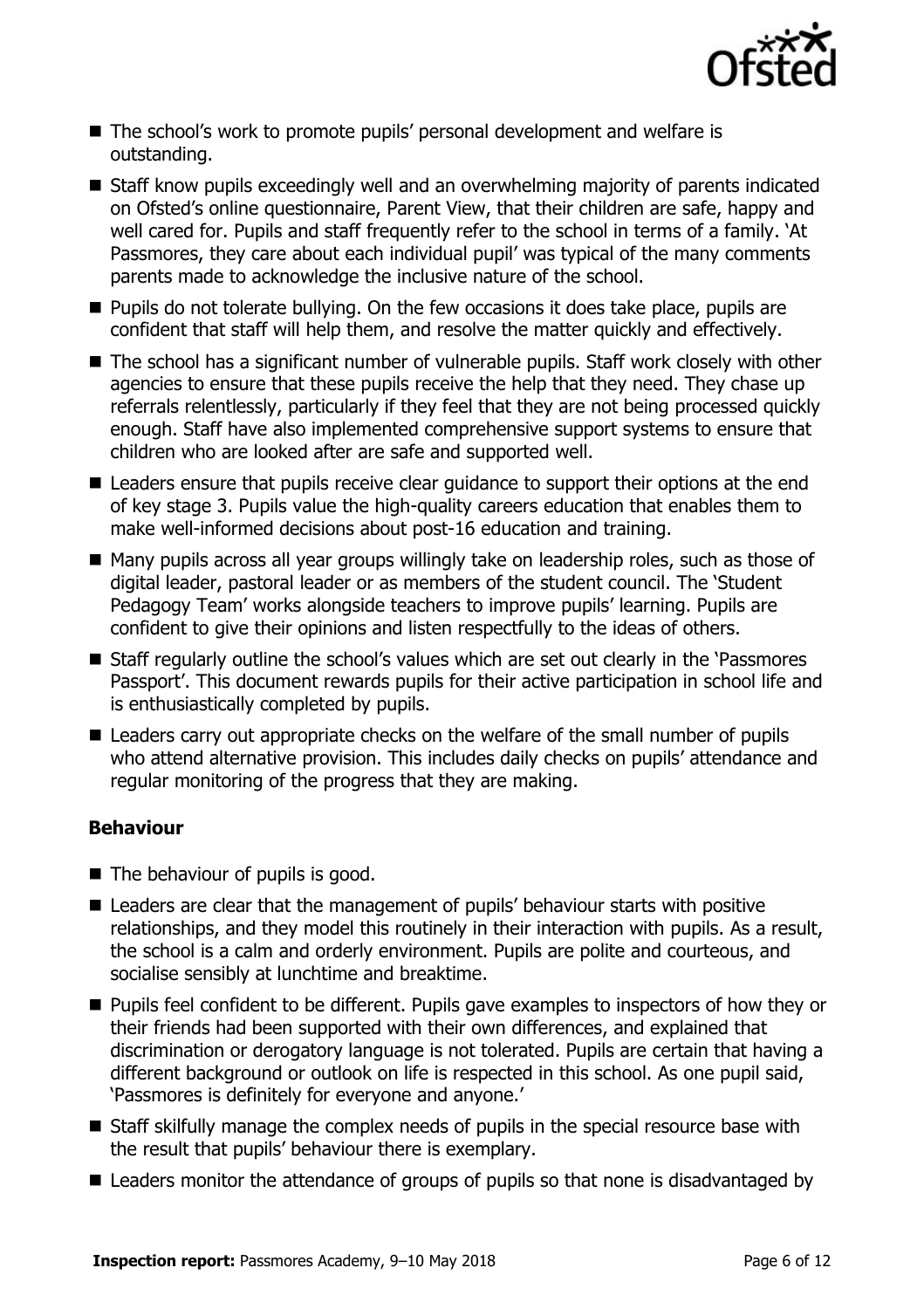

low attendance. Overall attendance remains above average.

- The school prioritises high standards of behaviour and leaders are uncompromising in upholding them. This has led to an above-average number of fixed-term exclusions. Leaders have initiated appropriate plans to reduce this figure by establishing an internal isolation unit.
- A few pupils present extremely challenging behaviour. The school has an inclusive philosophy, and staff have worked tirelessly with many external agencies to overcome these challenges. Leaders acknowledge, however, that the school's resources are limited, and they are actively seeking alternative provision to meet these pupils' needs.

#### **Outcomes for pupils Good**

- On entry to the school, pupils' standards in reading, writing and mathematics are significantly below the national average figures.
- In 2017, Year 11 pupils' overall progress fell below the national average. Leaders quickly identified the cause of the decline, and intervened decisively to address it.
- Teachers now target additional support in English and mathematics for some pupils in Year 11. The latest assessment information indicates that these pupils have made good or better progress since last September.
- Inspectors sampled the work in pupils' books and examined the school's own recent assessment information. This scrutiny demonstrates that pupils are making good progress across a wide range of subjects and in all year groups.
- Results from previous years show that pupils achieve well in English. Outcomes have been weaker in mathematics, science and modern foreign languages but are now improving rapidly as a result of the actions leaders have taken.
- At key stages 3 and 4, differences between the progress and attainment of disadvantaged pupils and those of their peers are diminishing. In English, these pupils already make progress which is at least in line with other pupils.
- **Pupils who have SEN and/or disabilities receive effective support to meet their** targets. A small group of these pupils in Years 10 and 11 attend college and undertake work experience as part of their education. Leaders monitor their attendance and progress carefully. From their starting points, they make progress which is broadly in line with that of other pupils.
- **Pupils in the specialist resource base are making strong progress, particularly in** English and mathematics.
- The school prepares pupils well for when they leave school. Last year, nearly every pupil secured a place in further education, training or employment.
- The small number of pupils that access alternative provision make effective progress.
- Pupils' reading skills are typically low when they join the school in Year 7. Leaders plan additional support to ensure that pupils improve these skills rapidly, but recognise that there is still work to be done in this area.
- Some most-able pupils have not achieved as well as others. Leaders have sought to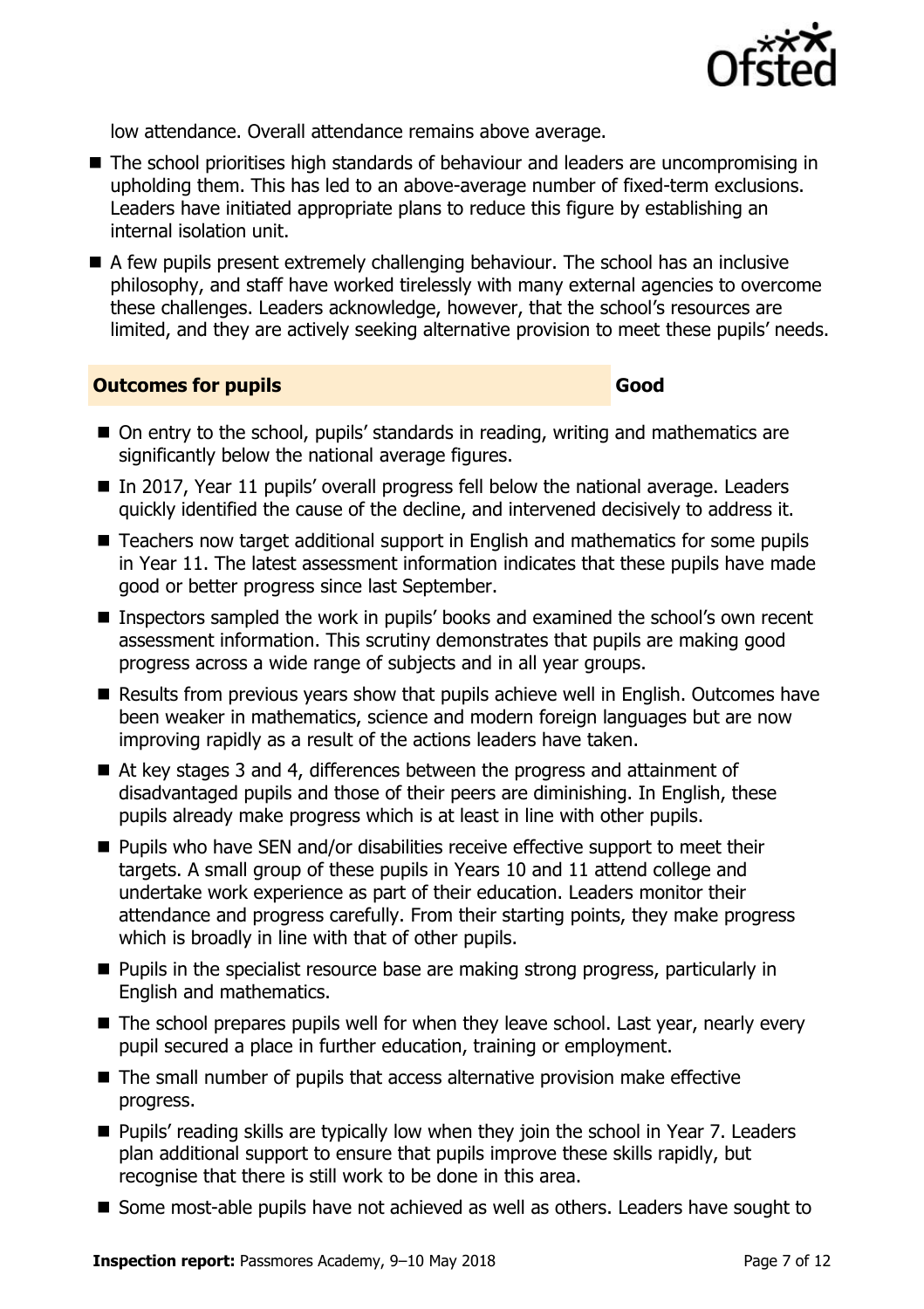

address this by providing them with a greater degree of challenge. There is evidence that these plans are improving pupils' rates of progress in some subjects, but leaders recognise this as an ongoing priority.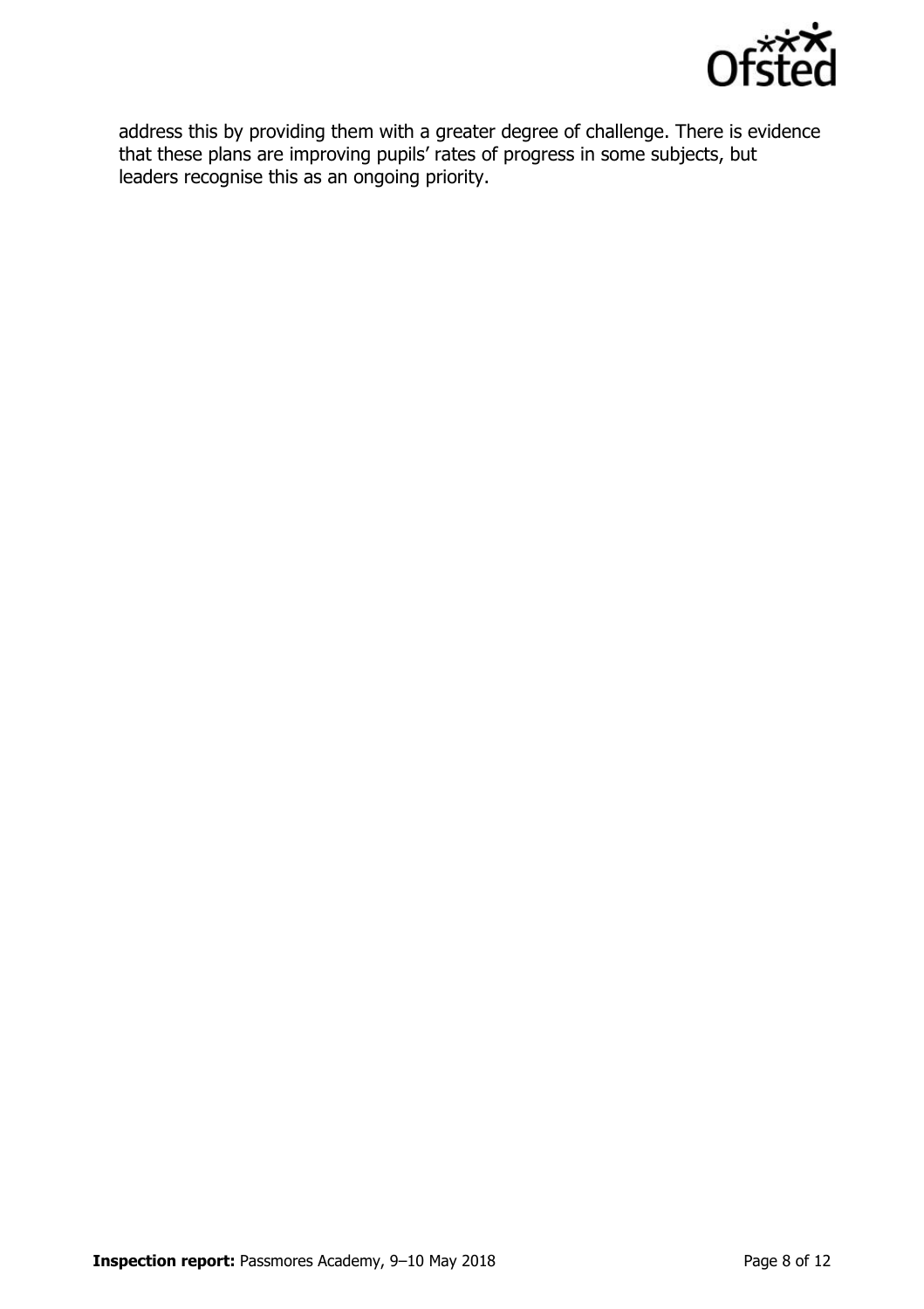

# **School details**

| Unique reference number | 137445       |
|-------------------------|--------------|
| Local authority         | <b>Essex</b> |
| Inspection number       | 10043328     |

This inspection of the school was carried out under section 5 of the Education Act 2005.

| Type of school                      | Secondary Comprehensive        |
|-------------------------------------|--------------------------------|
| School category                     | Academy converter              |
| Age range of pupils                 | 11 to 16                       |
| Gender of pupils                    | Mixed                          |
| Number of pupils on the school roll | 1,077                          |
| Appropriate authority               | Board of trustees              |
| Chair                               | Paul Beashel                   |
| Principal                           | Vic Goddard                    |
| Telephone number                    | 01279 770800                   |
| Website                             | www.passmoresacademy.com       |
| <b>Email address</b>                | v.goddard@passmoresacademy.com |
| Date of previous inspection         | 17-18 October 2013             |

## **Information about this school**

- The school is part of the Passmores Cooperative Learning Community Trust.
- The school is a larger than average-sized secondary school.
- The proportion of disadvantaged pupils is above the national average.
- The proportion of pupils who have SEN and/or disabilities and the proportion who have an education, health and care plan are both significantly above the national average.
- The proportion of pupils who have English as an additional language is in line with the national average.
- The school manages a special resource base for pupils who have autism.
- The school uses Aspire Academy, Harlow College and Pets Corner as alternative provision for a small number of pupils.
- **Pupils are predominantly of White British heritage.**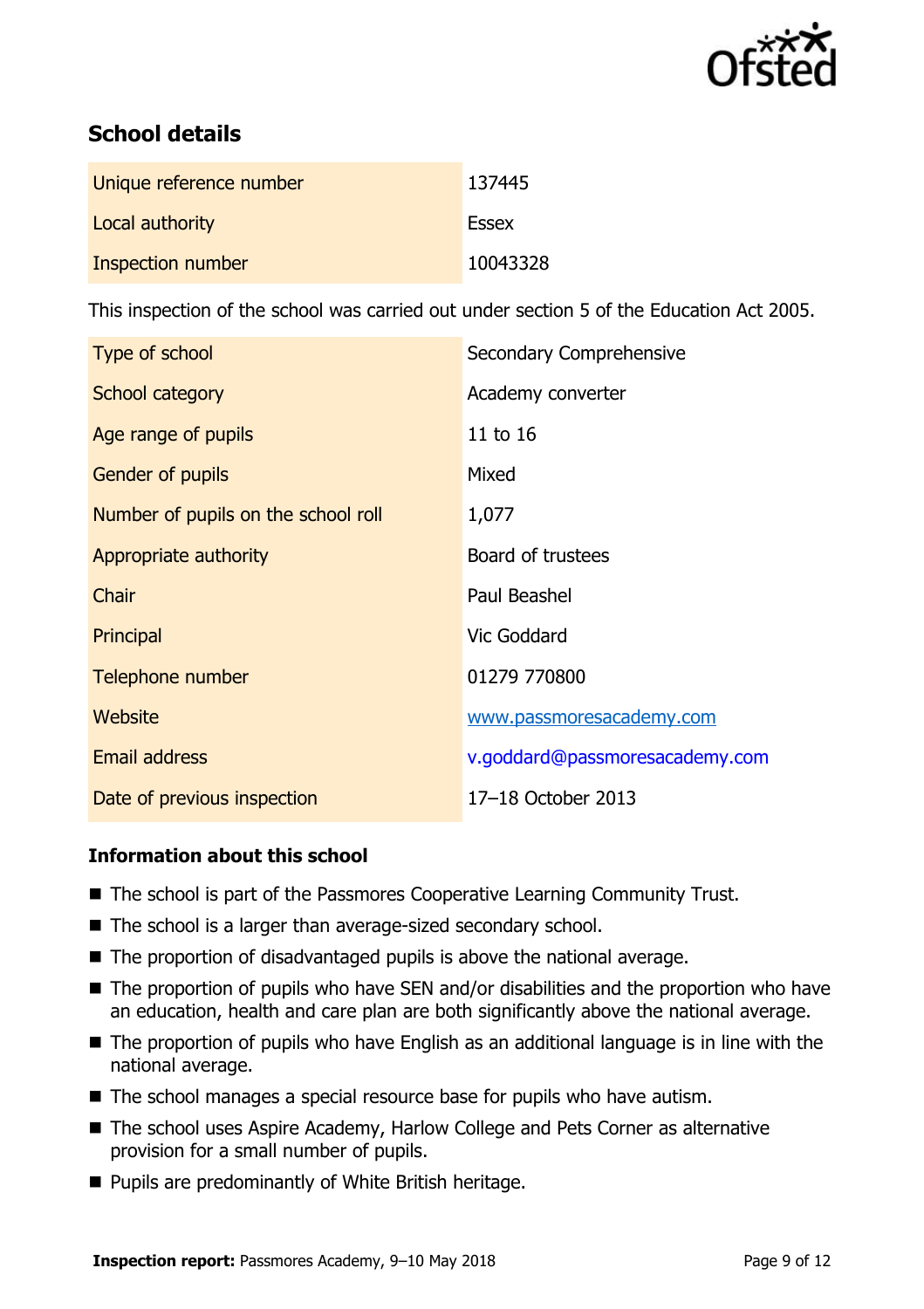

■ The school meets the government's current floor standards, which are the minimum expectations for pupils' progress and attainment in English and mathematics by the end of Year 11.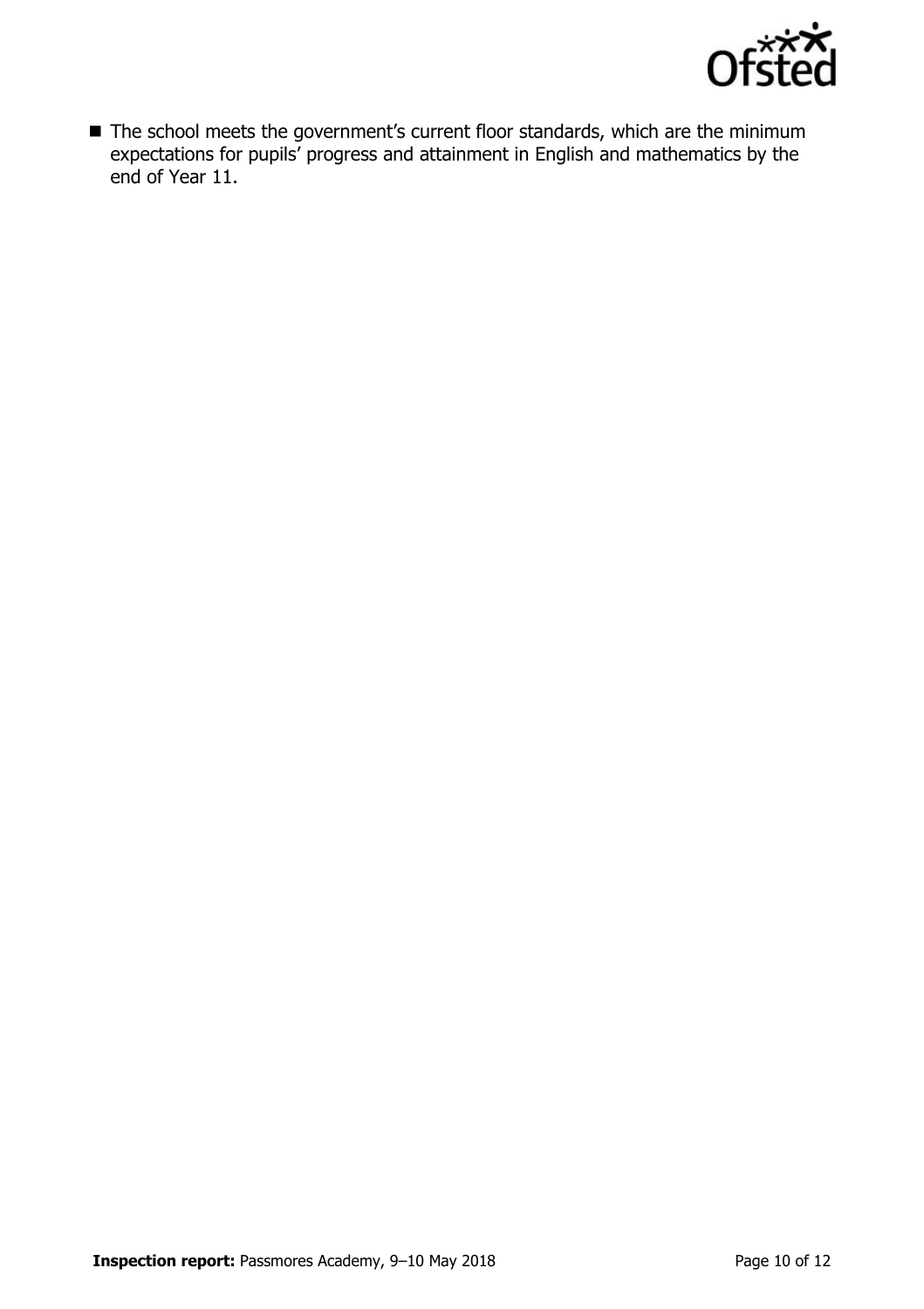

# **Information about this inspection**

- Inspectors observed learning in 52 lessons across a wide range of subjects and in all key stages. Some lessons were jointly observed with senior leaders. Inspectors also observed tutor time and looked at pupils' work in lessons across all year groups.
- The lead inspector met with the principal, subject leaders, members of the local governing body, trustees, and two local authority advisers.
- Inspectors held meetings with the school's leaders who have responsibility for safeguarding, teaching, behaviour, attendance, and additional funding. An inspector visited two alternative providers and held a telephone conversation with another.
- Inspectors observed pupils' behaviour during lessons and at breaktimes and lunchtimes. They listened to pupils reading and spoke formally with pupils in key stage 3 and key stage 4. Over the two days, inspectors spoke informally with pupils about their learning and their safety.
- Inspectors scrutinised a wide range of documents, including the school's selfevaluation, the school's development plan, minutes of meetings of the local governing body, information about the attainment and progress of all pupils, records relating to behaviour, attendance and safeguarding, and information on the school's website. They also checked the school's single central register.
- Inspectors evaluated 165 responses to Parent View, Ofsted's online questionnaire, and 109 responses to Ofsted's staff questionnaire.

| Peter Whear, lead inspector | Ofsted Inspector |
|-----------------------------|------------------|
| <b>Sue Smith</b>            | Ofsted Inspector |
| James Dyke                  | Ofsted Inspector |
| Katrina Lambert             | Ofsted Inspector |
| Nicola Hood                 | Ofsted Inspector |

#### **Inspection team**